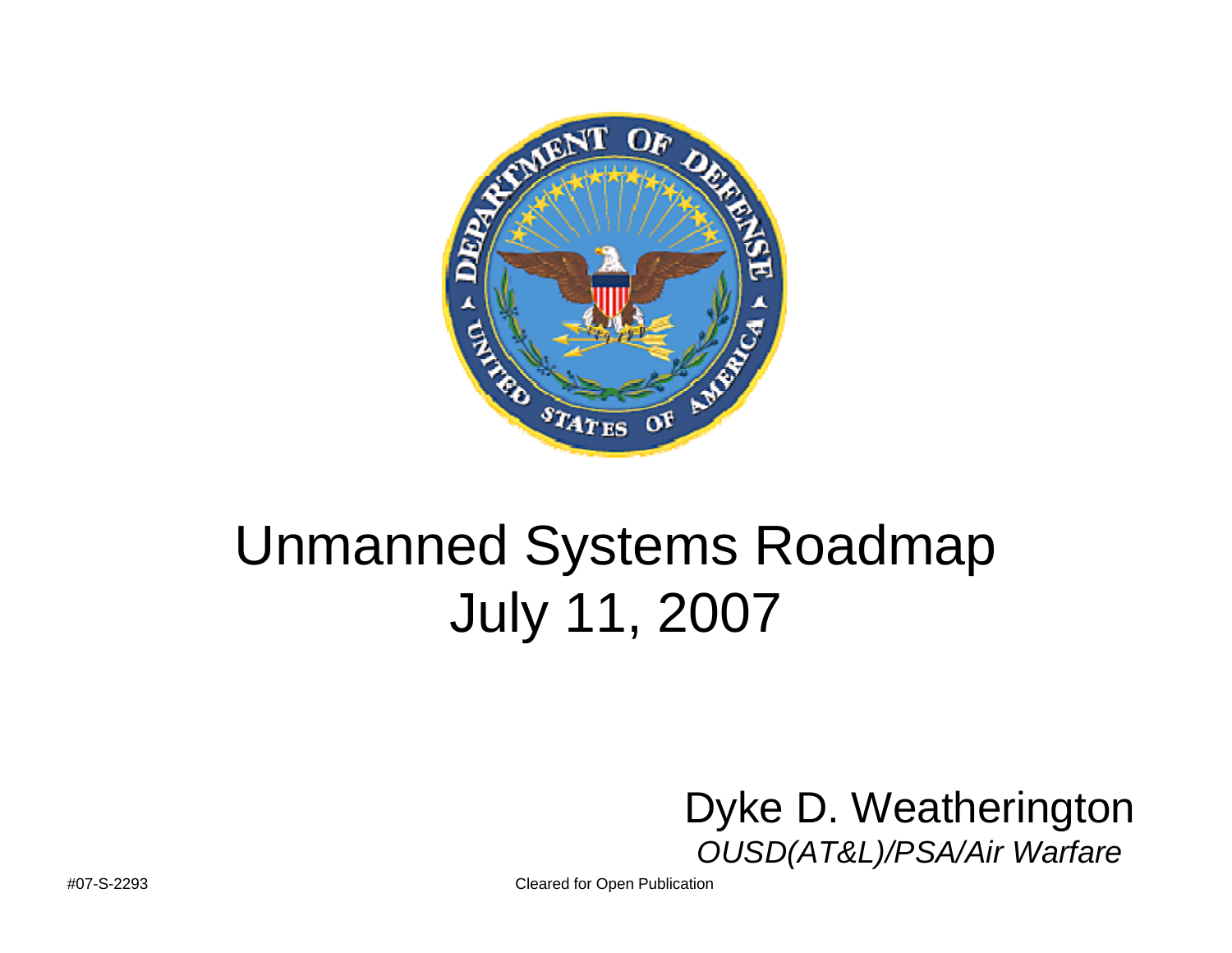

# UAS Planning Task Force

- Established October 2001 at the direction of Under Secretary of Defense for Acquisition, Technology and Logistics (USD(AT&L))
	- To address the need for an integrated Defense wide initiative for UAS planning and execution
	- – Provides oversight on all DoD UA acquisition programs
	- Publications released
		- OSD UAS Roadmap (3 editions)
		- UAV Reliability Study
		- Airspace Integration Plan for Unmanned Aviation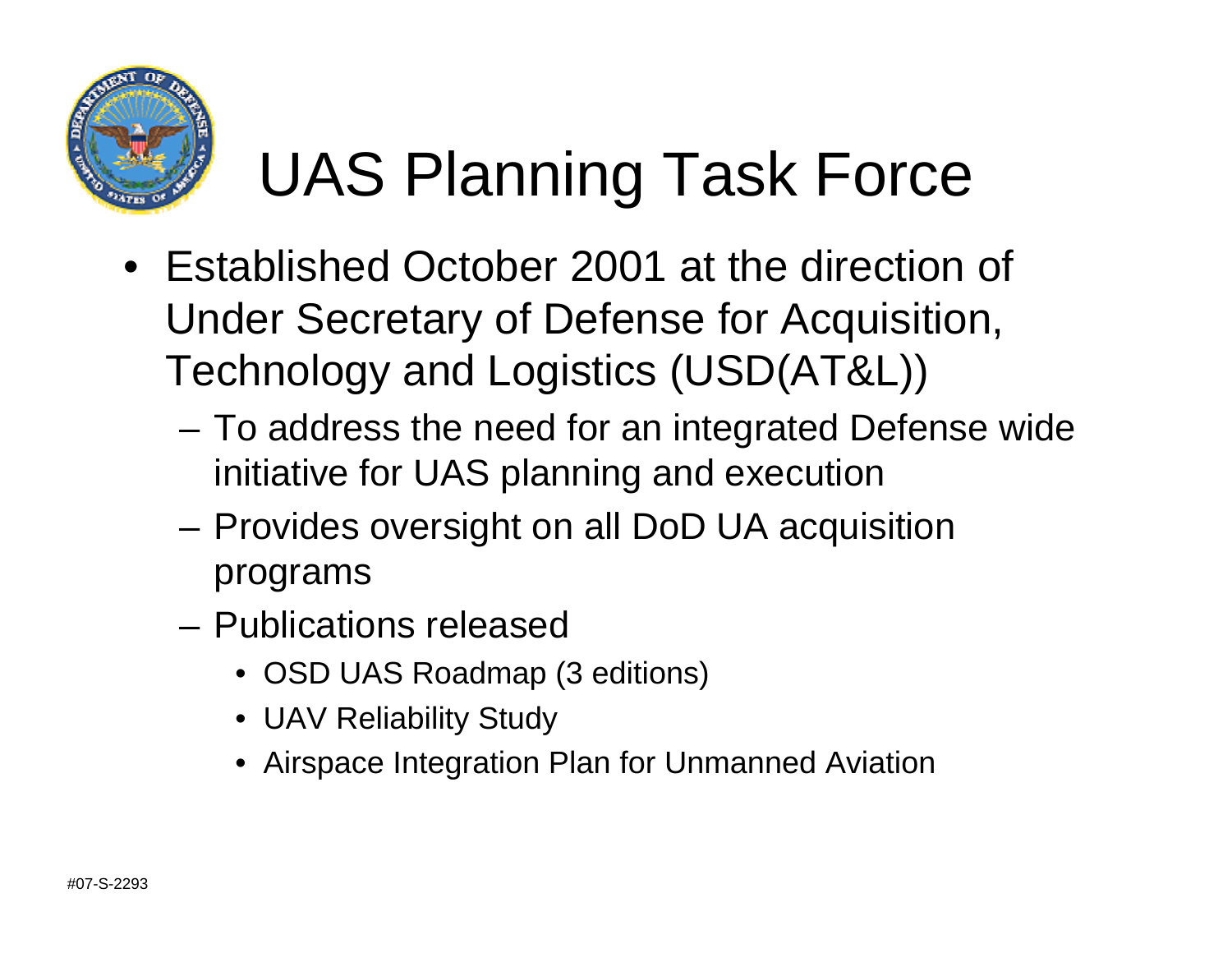

### Unmanned Systems Funding (RDT&E, Procurement, O&M (\$M))

| <b>UAS</b>         | <b>FY07</b> | <b>FY08</b> | <b>FY09</b> | <b>FY10</b> | <b>FY11</b> | <b>FY12</b> | <b>FY13</b> | <b>Total</b> |
|--------------------|-------------|-------------|-------------|-------------|-------------|-------------|-------------|--------------|
| RDT&E              | \$760.8     | \$814.8     | \$1,246.7   | \$1,334.9   | \$1,181.8   | \$859.1     | \$839.5     | \$7,038      |
| Procurement        | \$878.4     | \$1,370.3   | \$2,025.1   | \$2,010.5   | \$1,725.7   | \$1,750.8   | \$1,585.7   | \$11,346     |
| O&M                | \$590.0     | \$382.9     | \$415.4     | \$479.5     | \$514.5     | \$558.2     | \$610.0     | \$3,551      |
|                    |             |             |             |             |             |             |             | \$21,935     |
| <b>UGS</b>         |             |             |             |             |             |             |             |              |
| RDT&E              | \$198.2     | \$215.4     | \$199.8     | \$167.5     | \$129.3     | \$58.5      | \$20.0      | \$989        |
| Procurement        | \$106.5     | \$39.3      | \$29.7      | \$18.3      | \$17.9      | \$156.3     | \$481.5     | \$849        |
| O&M                | \$156.0     | \$5.7       | \$8.8       | \$10.3      | \$11.0      | \$12.1      | \$12.7      | \$217        |
|                    |             |             |             |             |             |             |             | \$2,055      |
| <b>UMS</b>         |             |             |             |             |             |             |             |              |
| RDT&E              | \$41.5      | \$27.7      | \$44.2      | \$50.9      | \$59.6      | \$68.0      | \$97.5      | \$389        |
| <b>Procurement</b> | \$0.0       | \$0.0       | \$27.6      | \$28.1      | \$72.7      | \$52.8      | \$51.4      | \$233        |
| O&M                | \$0.0       | \$0.0\$     | \$0.0       | \$0.0       | \$0.4       | \$2.1       | \$3.2       | \$6          |
|                    |             |             |             |             |             |             |             | \$628        |
| <b>TOTALS</b>      |             |             |             |             |             |             |             |              |
| RDT&E              | \$1,000.6   | \$1,057.9   | \$1,490.7   | \$1,553.3   | \$1,370.7   | \$985.7     | \$957.0     | \$8,416      |
| <b>Procurement</b> | \$984.9     | \$1,409.5   | \$2,082.4   | \$2,056.9   | \$1,816.4   | \$1,959.9   | \$2,118.6   | \$12,429     |
| O&M                | \$746.1     | \$388.6     | \$424.2     | \$489.8     | \$525.9     | \$572.4     | \$625.9     | \$3,773      |
| <b>Grand Total</b> | \$2,731.5   | \$2,856.0   | \$3,997.3   | \$4,099.9   | \$3,712.9   | \$3,518.0   | \$3,701.5   | \$24,617.1   |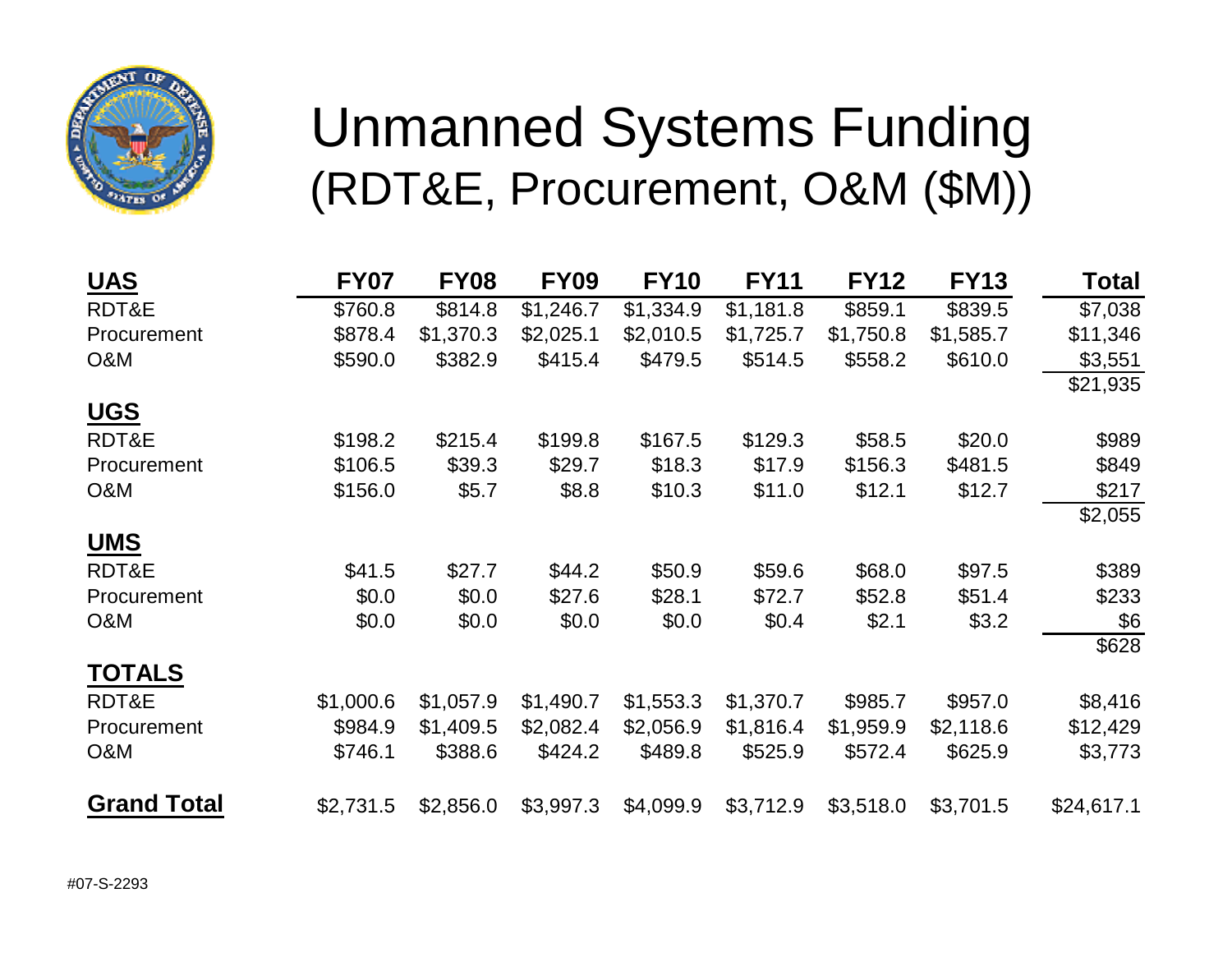

## UAS Funding (RDT&E and Procurement)



Chart does not include supplement funding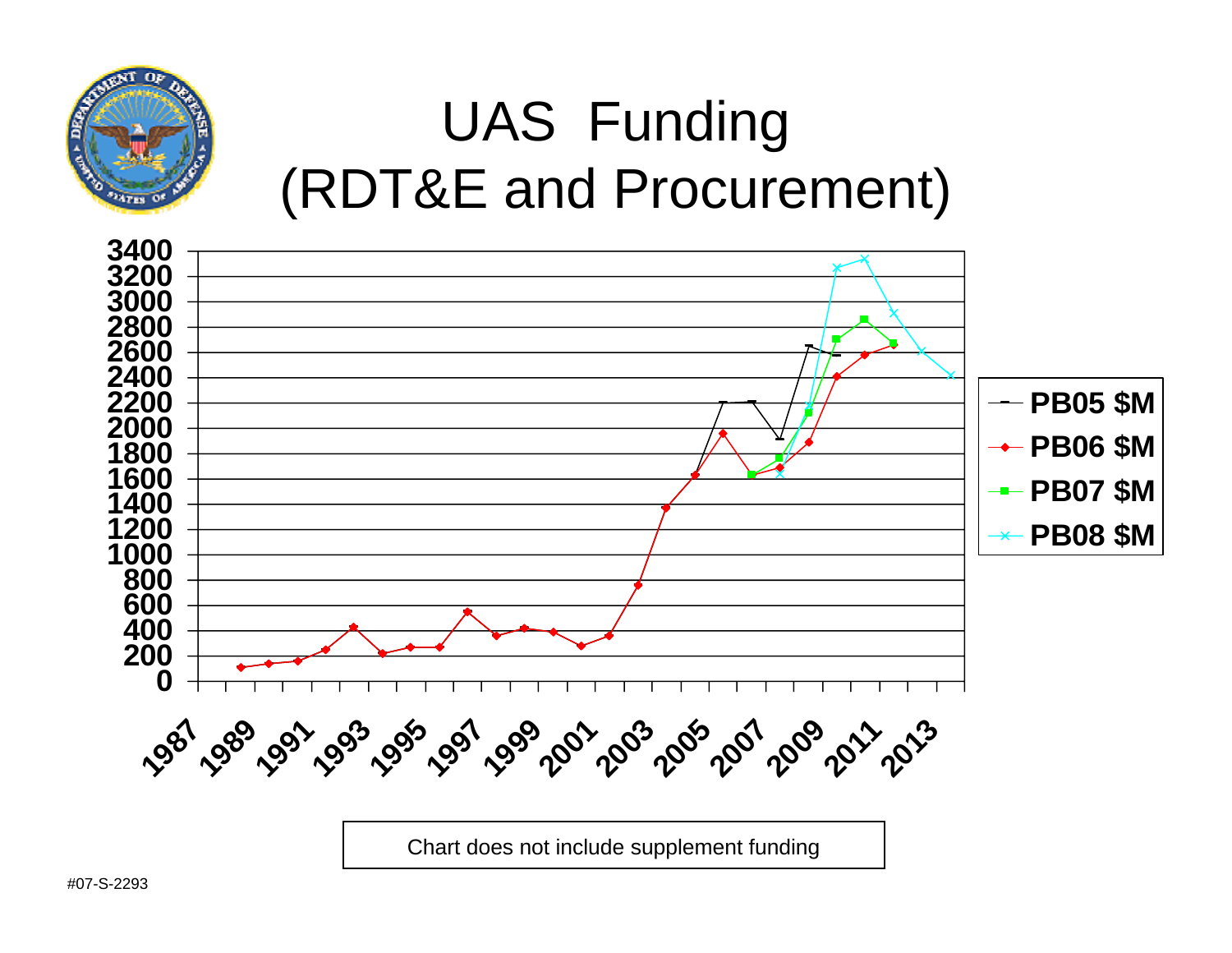

# PB08 UAS Funding By Program

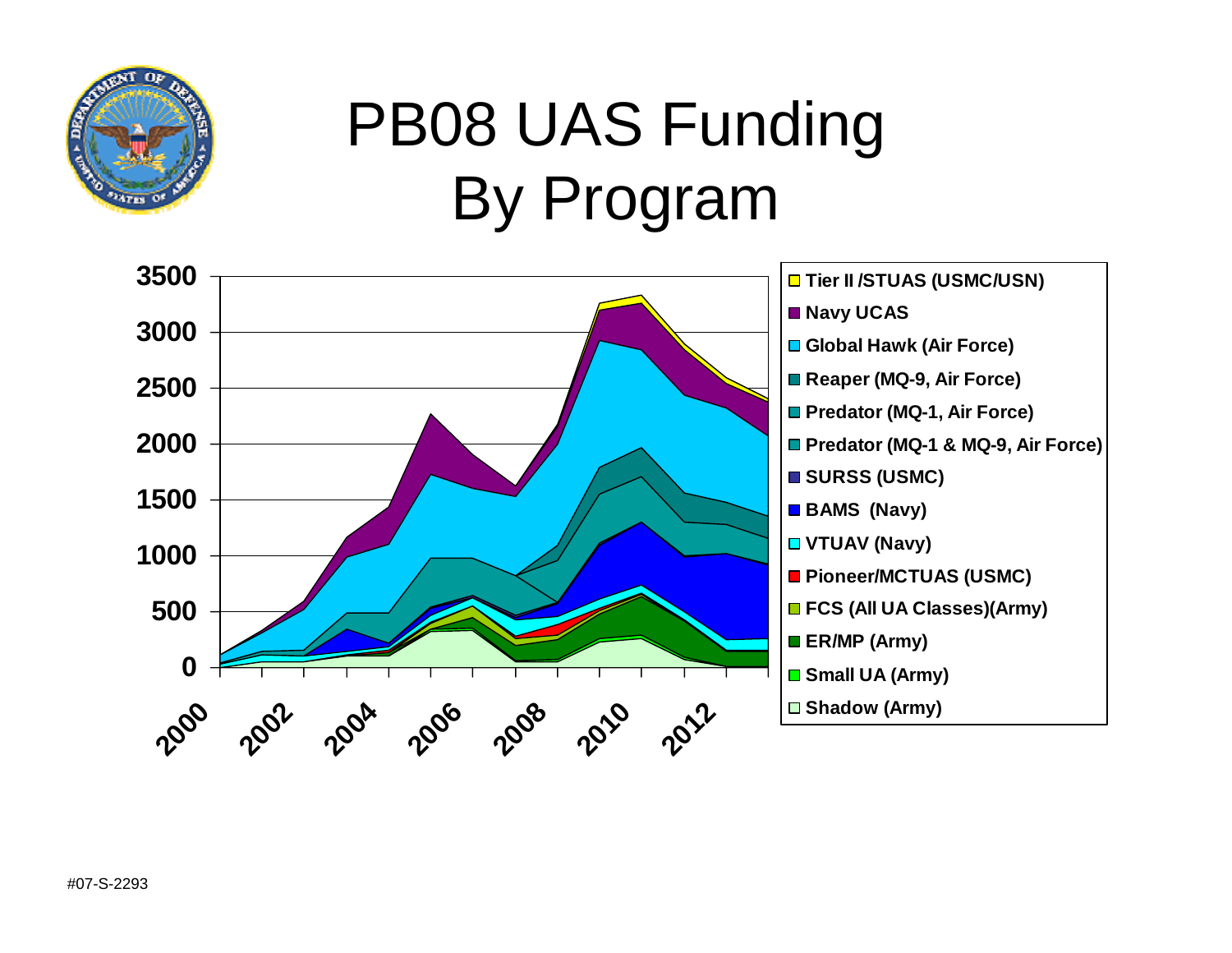

#### Change in Number of UA (2002 - 2007)

| <b>UAS</b>                    | # of UAS |                | Change in #<br>$(2002 - 2007)$ | <b>UAS</b>                                                                           | # of UAS |      | Change in #<br>$(2002 - 2007)$ |  |  |
|-------------------------------|----------|----------------|--------------------------------|--------------------------------------------------------------------------------------|----------|------|--------------------------------|--|--|
|                               | 2002     | 2007           |                                |                                                                                      | 2002     | 2007 |                                |  |  |
| Theater & Tactical (> 10 lbs) |          |                |                                | <b>Small</b><br>$(< 10$ lbs)                                                         |          |      |                                |  |  |
| <b>Buster</b>                 |          | 20             | 20                             | Aqua Puma                                                                            |          | 18   | 18                             |  |  |
| Pioneer                       | 34       | 33             | $-1$                           | Raven A & B                                                                          |          | 2469 | 2469                           |  |  |
| Shadow 200                    | 24       | 220            | 196                            | Dragon Eye                                                                           | 40       | 705  | 665                            |  |  |
| <b>Neptune</b>                |          | 15             | 15                             | <b>Desert Hawk</b>                                                                   |          | 96   | 96                             |  |  |
| <b>Tern</b>                   |          | 15             | 15                             | MAV (ACTD)                                                                           |          | 25   | 25                             |  |  |
| Mako                          |          | 14             | 14                             | Swift                                                                                |          | 124  | 124                            |  |  |
| Tigershark                    |          | 9              | 9                              | <b>Sub-Total</b>                                                                     | 40       | 3437 | 3397                           |  |  |
| <b>SnowGoose</b>              |          | 28             | 28                             |                                                                                      |          |      |                                |  |  |
| <b>Hunter</b>                 | 41       | 54             | 13                             | <b>Grand Total</b>                                                                   | 167      | 3965 | 3798                           |  |  |
| I-Gnat                        |          | 9              | 9                              |                                                                                      |          |      |                                |  |  |
| Predator                      | 22       | 90             | 68                             | Note: Small unmanned aircraft systems<br>(SUAS), those weighing less than 10 lbs and |          |      |                                |  |  |
| <b>Predator B</b>             |          | 8              | 8                              |                                                                                      |          |      |                                |  |  |
| Global Hawk -                 |          |                |                                | being capable of being hand-launched, have                                           |          |      |                                |  |  |
| <b>ACTD</b>                   | 6        | $\overline{4}$ | $-2$                           | been included. The greatest increase in                                              |          |      |                                |  |  |
| Global Hawk -                 |          |                |                                | numbers of aircraft is due to SUAS. SUAS are                                         |          |      |                                |  |  |
| Production                    |          | $\overline{7}$ | 7                              | listed separately. Numbers listed are for                                            |          |      |                                |  |  |
| <b>GHMD</b>                   | 0        | $\overline{2}$ | $\overline{2}$                 | aircraft, not systems. Systems are composed                                          |          |      |                                |  |  |
| <b>Sub-Total</b>              | 127      | 528            | 401                            | of varying numbers of aircraft.                                                      |          |      |                                |  |  |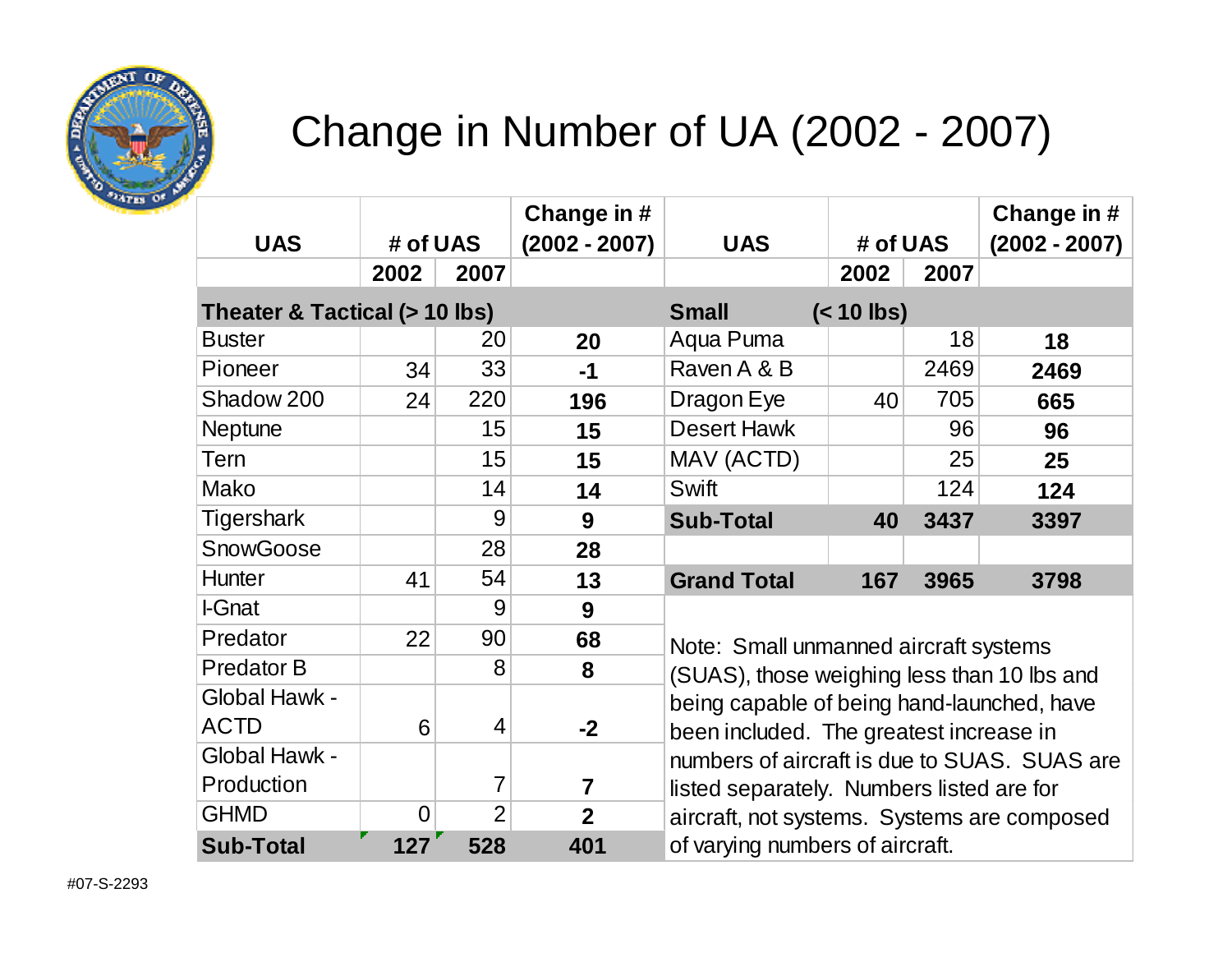#### **DoD UAS Convergence Plan DoD UAS Convergence Plan NOW**

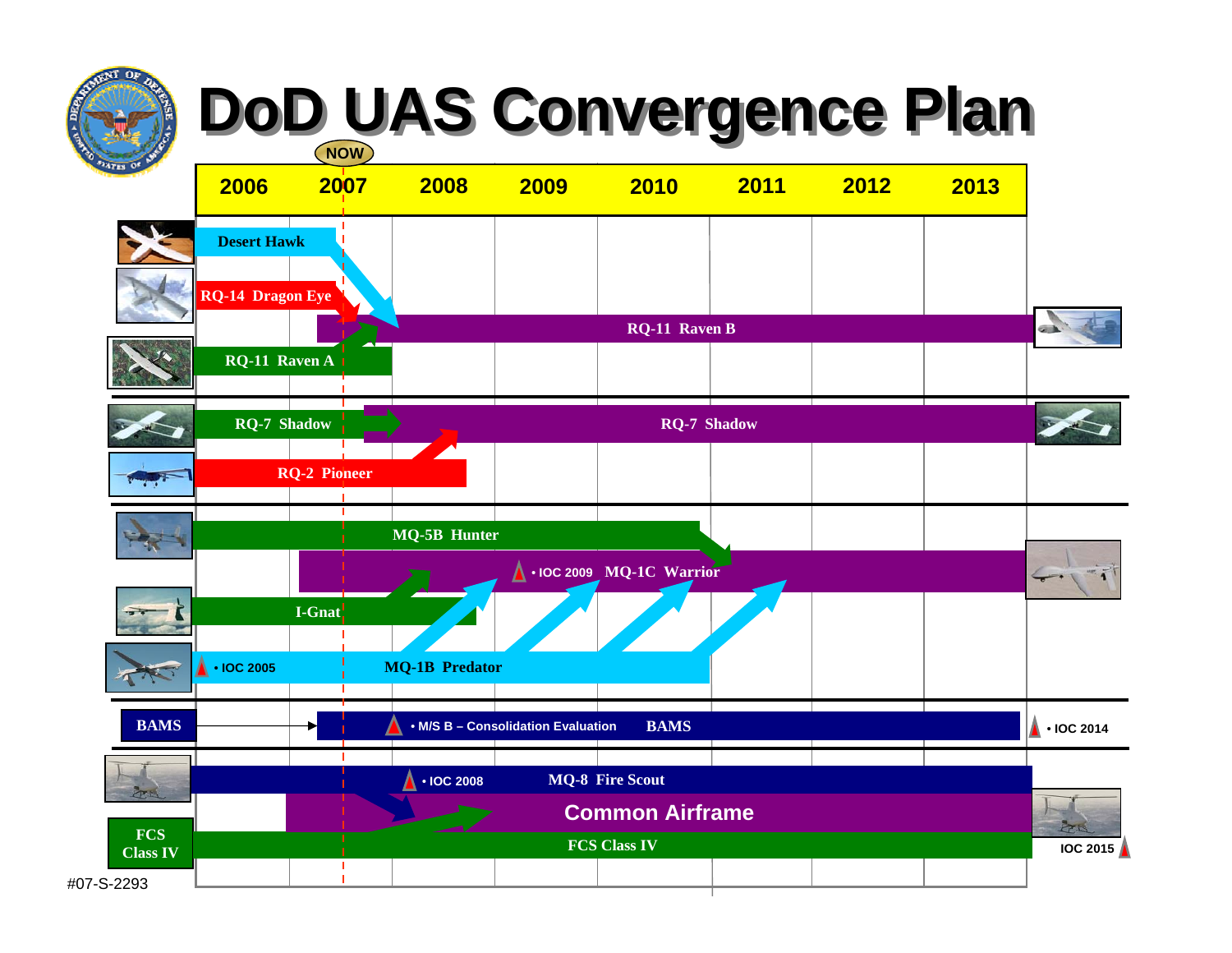

## DoD UAS Flight Hours (Does not include Small UAS)

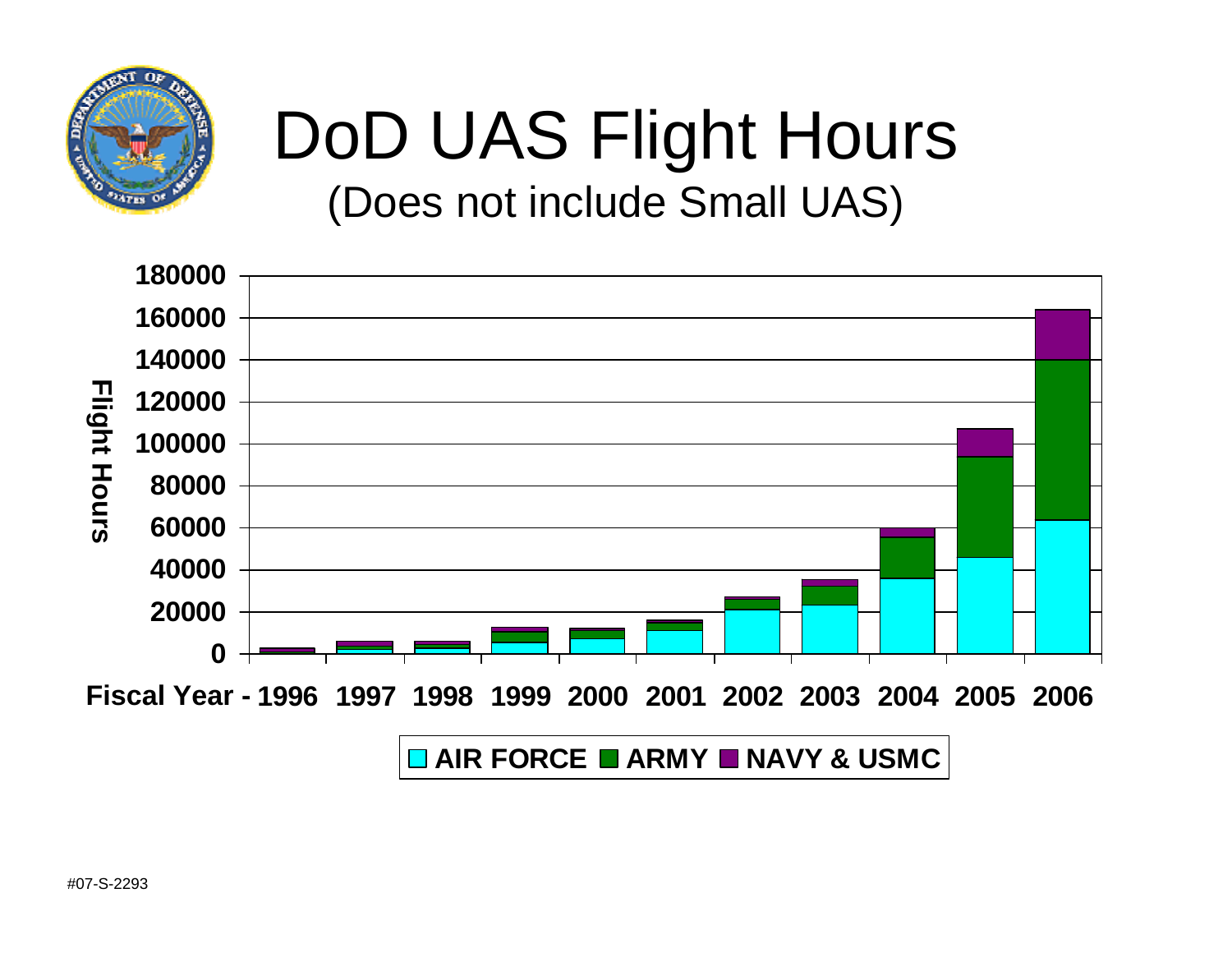

## Unmanned Systems Roadmap

- The Unmanned Systems Roadmap spans 2007-2032 and covers Unmanned Aircraft Systems, Unmanned Ground Systems, and Unmanned Maritime Systems.
- Combines existing information from the Office of Secretary of Defense Unmanned Aircraft Systems (UAS) Roadmap (2005- 2030), the 2005 Joint Ground Robotics Master Plan, and the 2004 Unmanned Underwater Vehicle Roadmap.
- The long term plan is to publish a truly integrated *Unmanned Systems Roadmap* in 2009 that will focus on all Service systems, air, ground, and sea; their interoperability and how to achieve our future vision.
- $\bullet$ Planned publish date – 31 Aug 07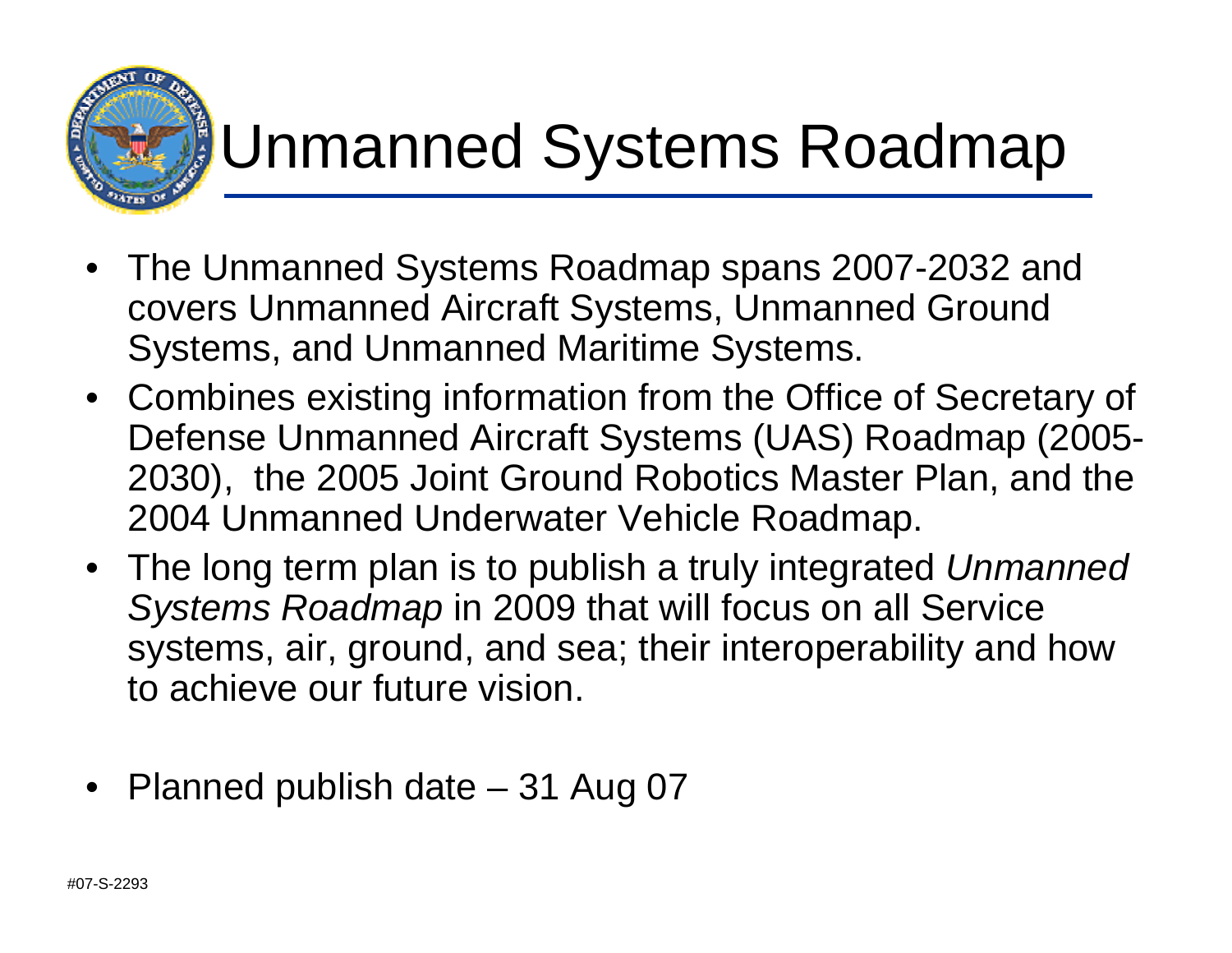

# OSD Application

- The Unmanned Systems Roadmap is *guidance* for the systematic migration of mission capabilities to Unmanned Systems while addressing the most urgent COCOM mission needs that are supported both technologically and operationally
- The Unmanned Systems Roadmap will *not be a*  budgetary document and will *not direct* funding of Unmanned Systems nor related technology
	- But it *is* the document we will use to evaluate how well the services and components have implemented the OSD Unmanned Systems vision …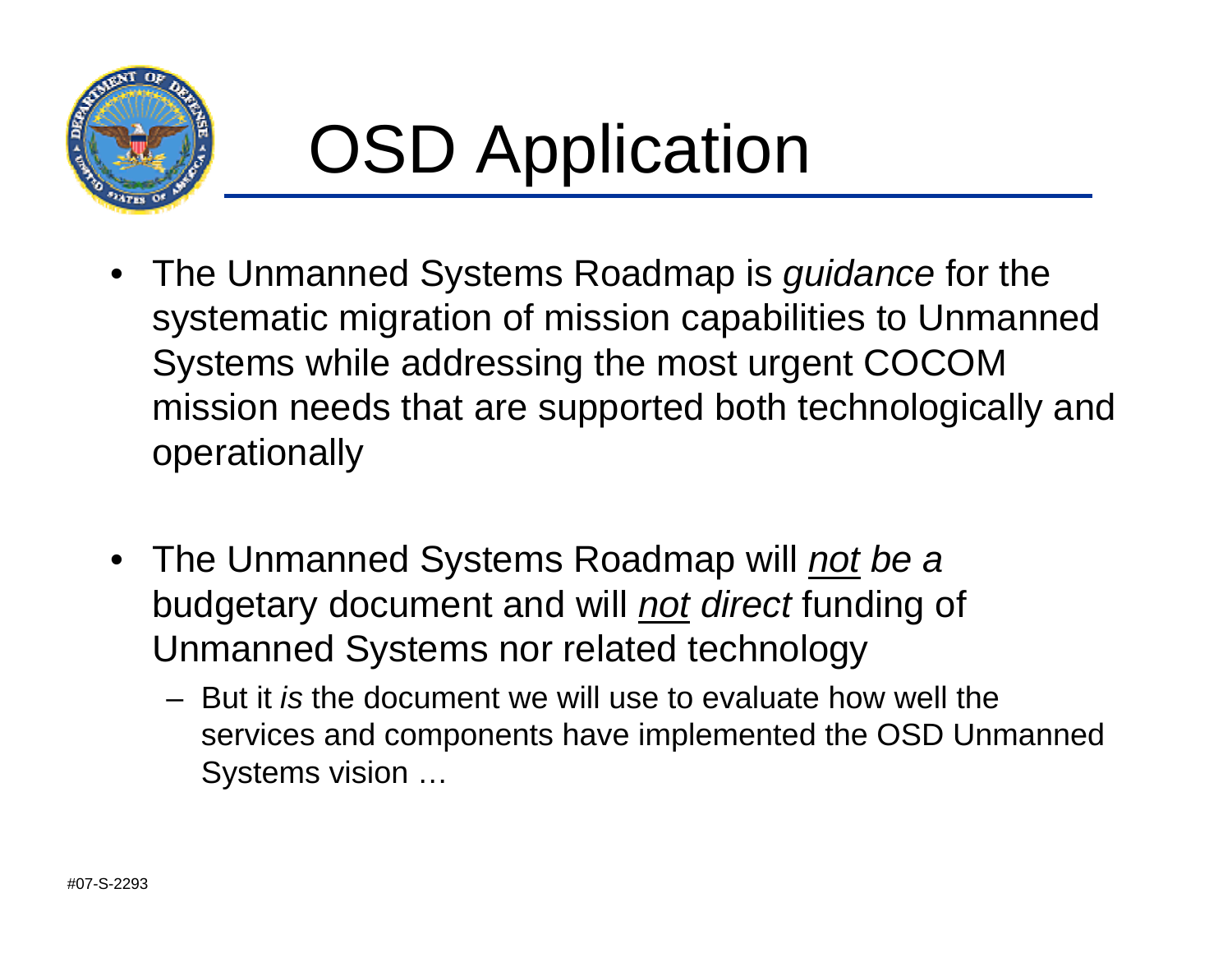

#07-S-2293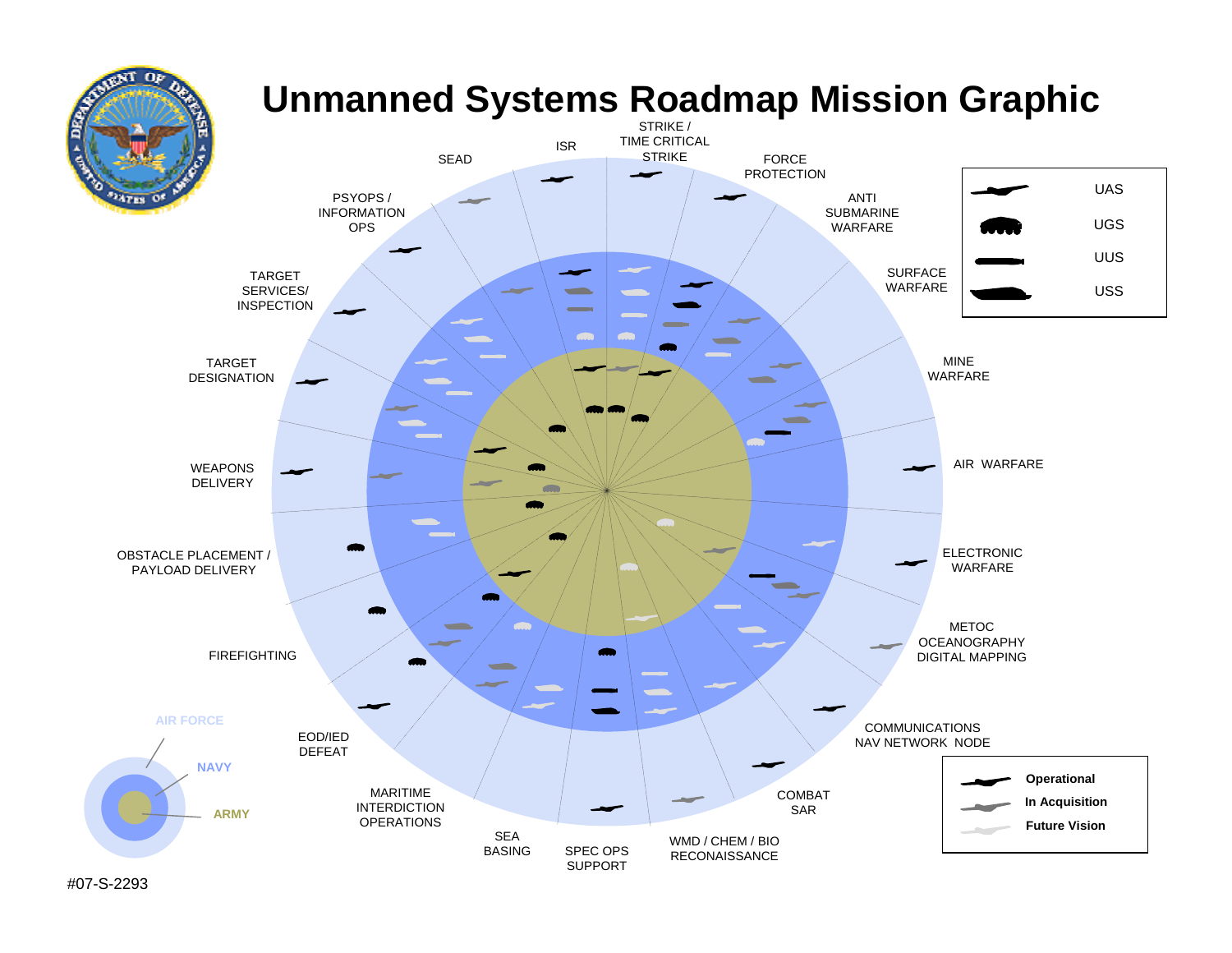

#### **Top 7 Aircraft Systems Mission Areas**

|                                                  | <b>Unmanned Aircraft Class</b> |                 |                |               |  |  |
|--------------------------------------------------|--------------------------------|-----------------|----------------|---------------|--|--|
| <b>Mission</b>                                   | <b>Small</b>                   | <b>Tactical</b> | <b>Theater</b> | <b>Combat</b> |  |  |
| 1 - Reconnaissance                               |                                | 1               |                |               |  |  |
| 2 - Precision Target Location<br>and Designation | $\mathbf 2$                    | $\mathbf{2}$    | $\mathbf 2$    |               |  |  |
| 3 - Signals Intel                                | 7                              | 3               | 3              |               |  |  |
| 4 - Battle Management                            | 3                              |                 | 5              | 6             |  |  |
| 5 - Communications/Data Relay                    | 8                              | 6               | 4              |               |  |  |
| <b>6 - Chem/Bio Reconnaissance</b>               | 5                              | 5               | 9              | 8             |  |  |
| 7 - Combat SAR                                   |                                |                 |                | Q             |  |  |

**(Prioritized by mission area across unmanned aircraft class)**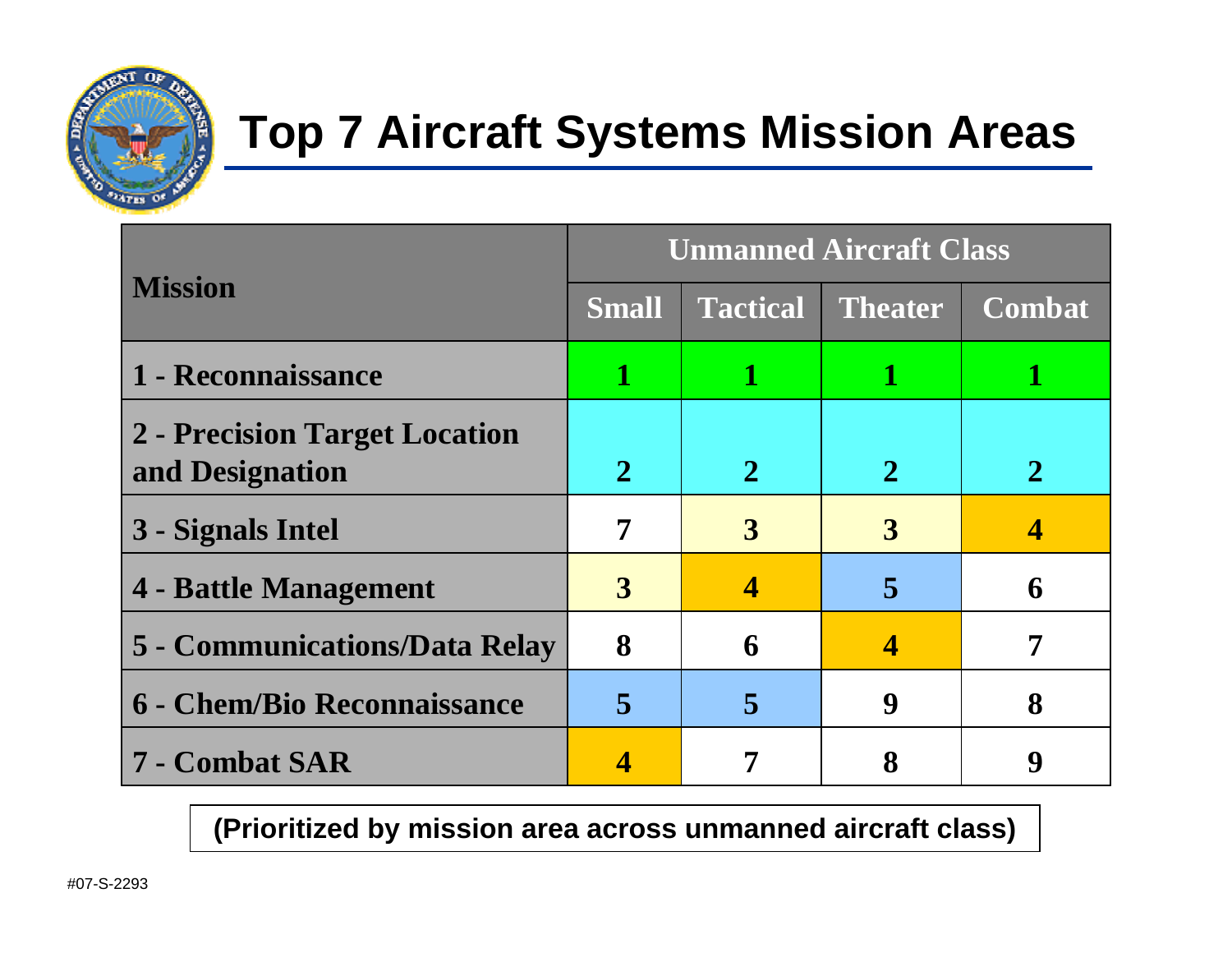

### Office of the Secretary of Defense *Unmanned Systems Roadmap, 2007-2032*

#### *Format*

- •**Executive Summary**
- •**Chapter 1 – Introduction**
- •**Chapter 2 – Strategic Planning and Policy**
- $\bullet$ **Chapter 3 – Interoperability and Standards**
- •**Chapter 4 – COCOM Mission and Capability Needs**
- $\bullet$ **Chapter 5 – Organizational Efforts**
- •**Chapter 6 – Technologies for Unmanned Systems**
- •**Chapter 7 – International Cooperation**
- •**Annex A – Unmanned Aircraft Systems**
- $\bullet$ **Annex B – Unmanned Ground Systems**
- $\bullet$ **Annex C – Unmanned Maritime Systems**
- $\bullet$ **Annex D – Unmanned Systems POCs**
- •**Annex E – Mission Area Definitions**





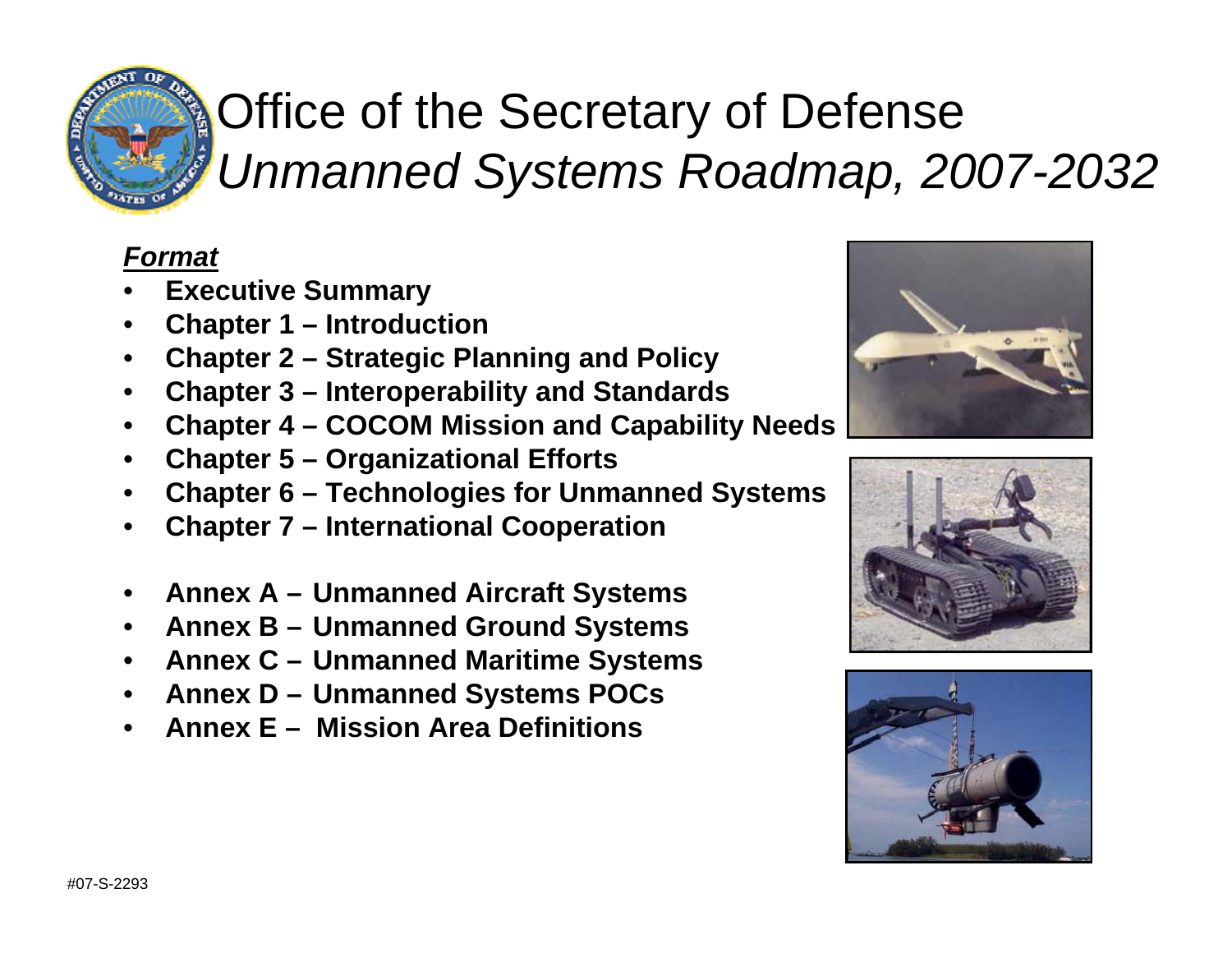

#### **Different COCOM Needs**

- **1. CENTCOM – FMV/ SIGINT**
- **2. PACOM - MMTI**
- **3. SOUTHCOM – FOPEN**







**FOPEN Test Bed**

**Prioritization differs tremendously between theaters**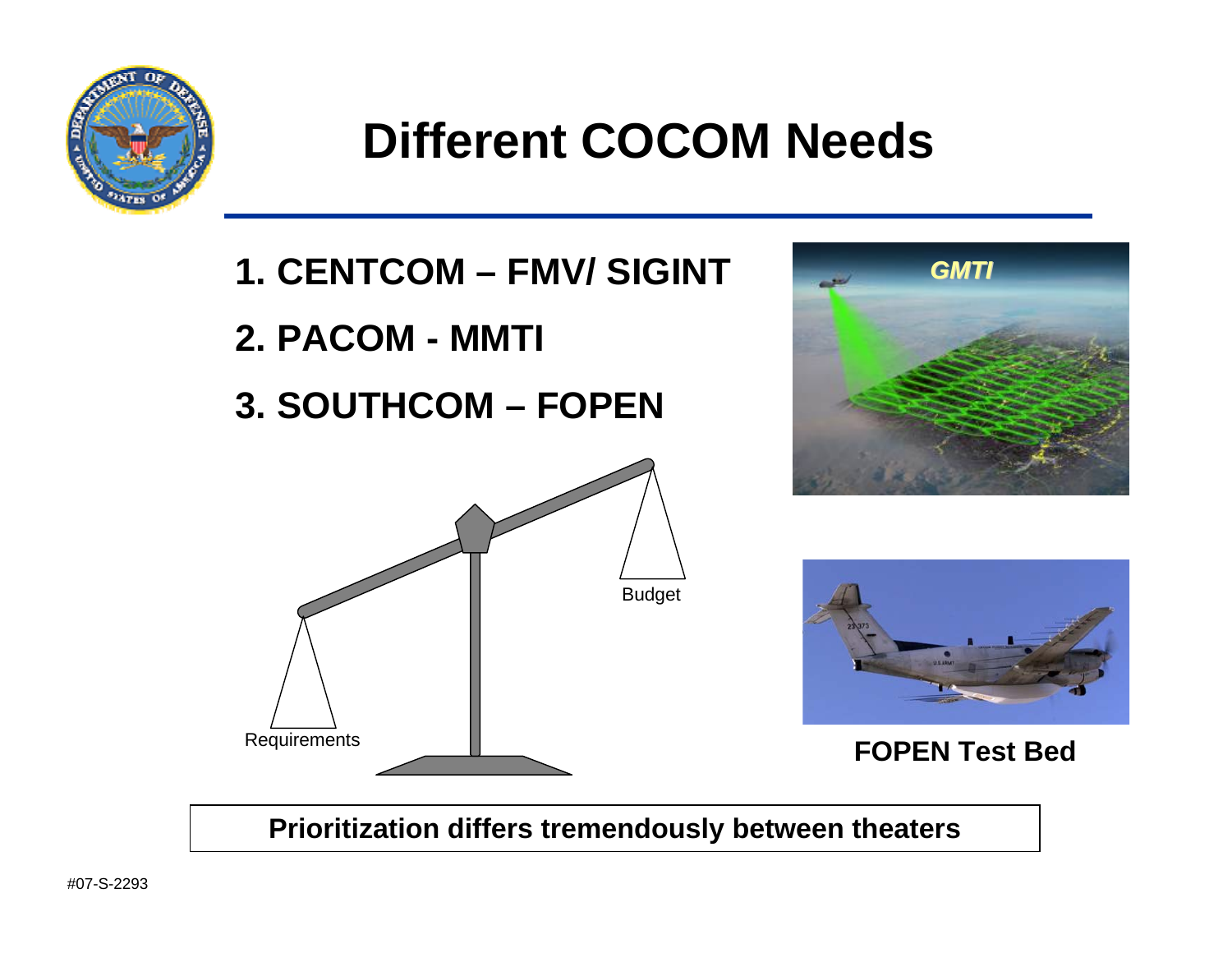

#### **Global ISR Demand & Supply**

**IMINT**





**GMTI**



**SIGINT**

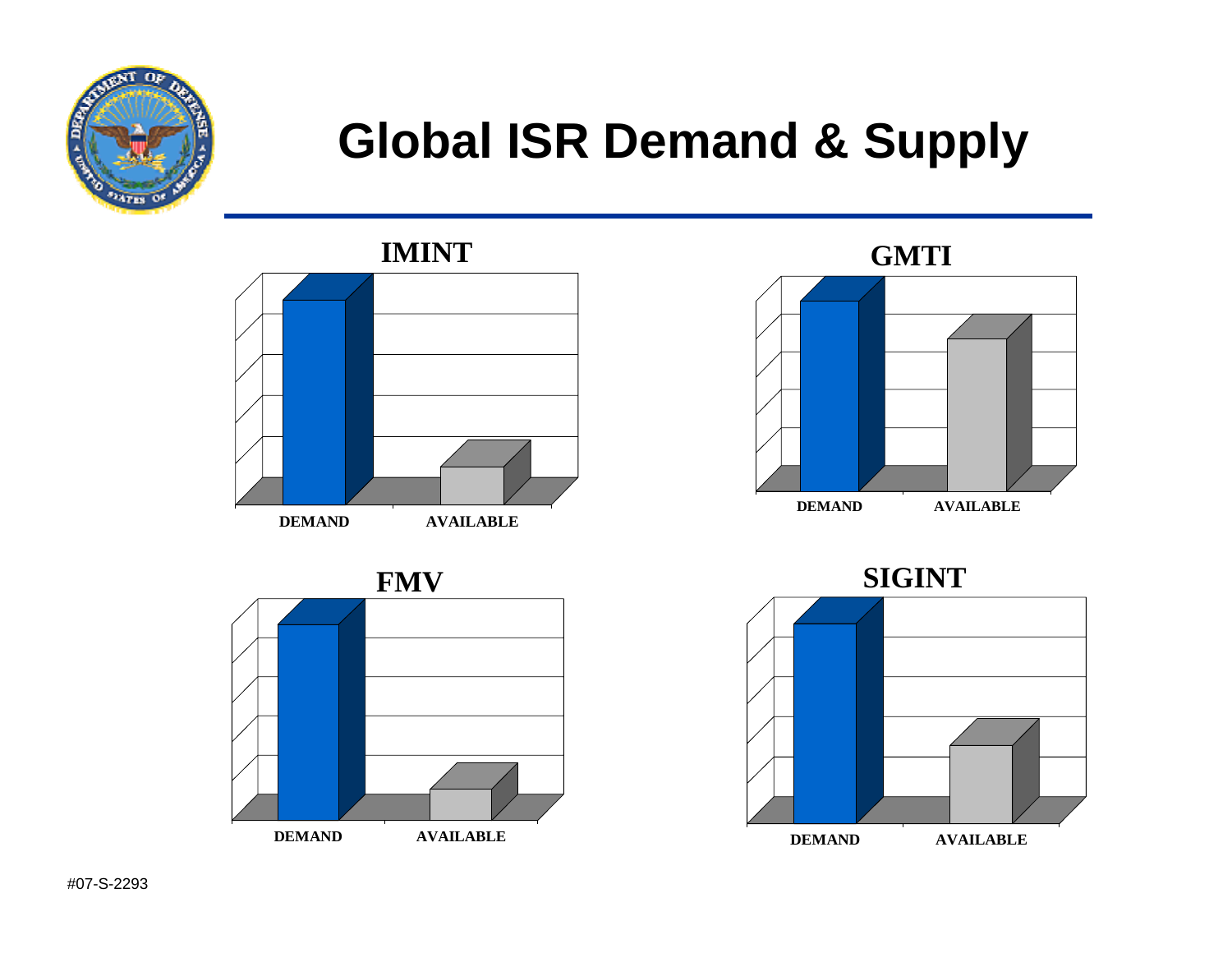

#### **UAS Reconnaissance**

**Full Motion Video (FMV)**

- $\bullet$ **MQ-1B Predator**
- **RQ-2 Pioneer**
- **RQ-5 Hunter**
- **RQ-7 Shadow**
- **MQ-9 Reaper**
- **RQ-11 Raven B**
- **I-GNAT/ Warrior A**



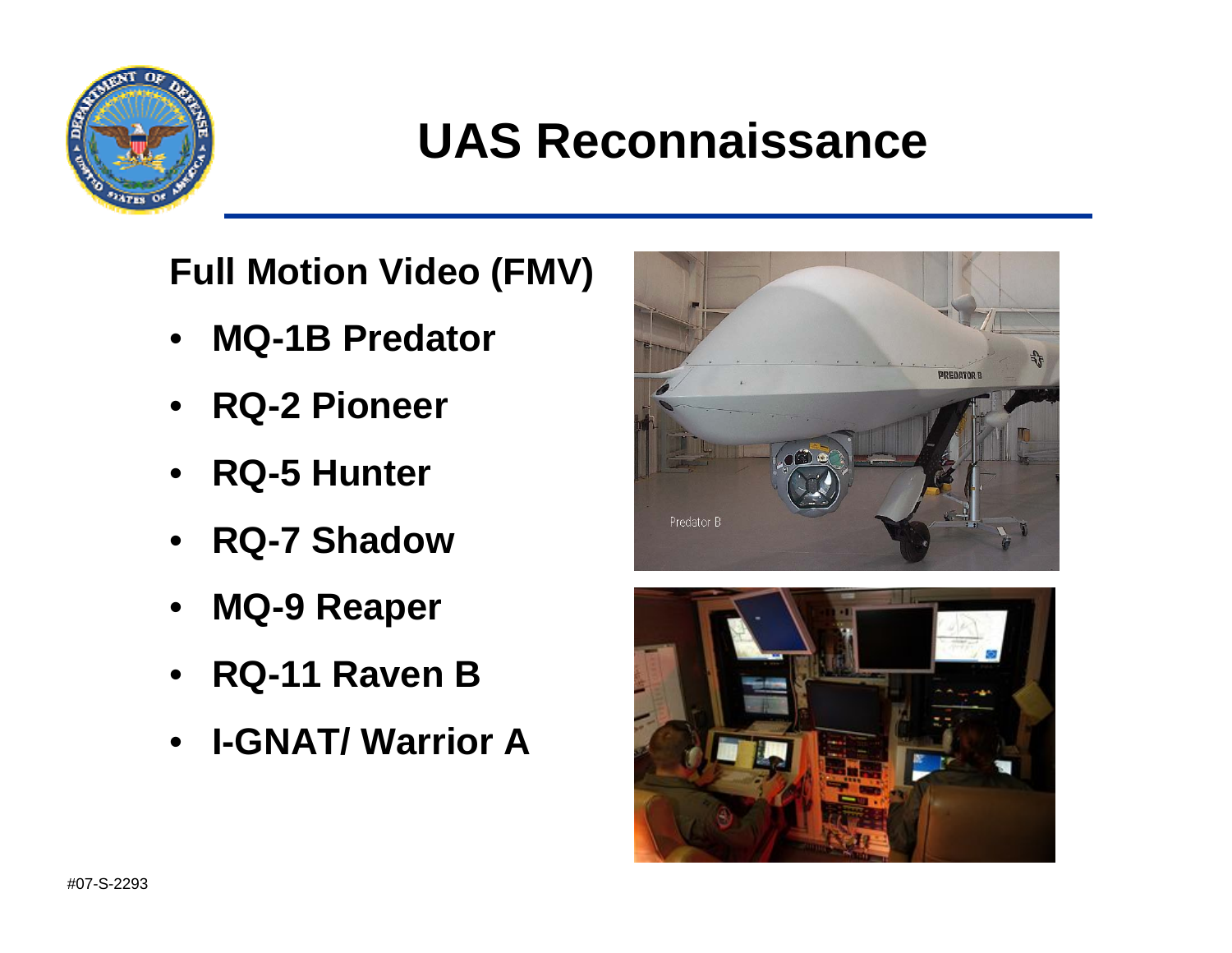

### **UAS Precision Targeting**

#### **Metric Sensor**

- **MQ - 1B/ MQ – 1C/ MQ-9**
	- • **Improved coordinates directly from MTS FMV at the aim point (cross-hair)**
	- $\bullet$  **MTS FMV can be directly input to Gridlock, providing improved coordinates for multiple pixels on frame within seconds**
	- $\bullet$  **Provides improved coordinates instantaneously for all pixels (precision view)**

#### **Target Location Accuracy Improvement Stages**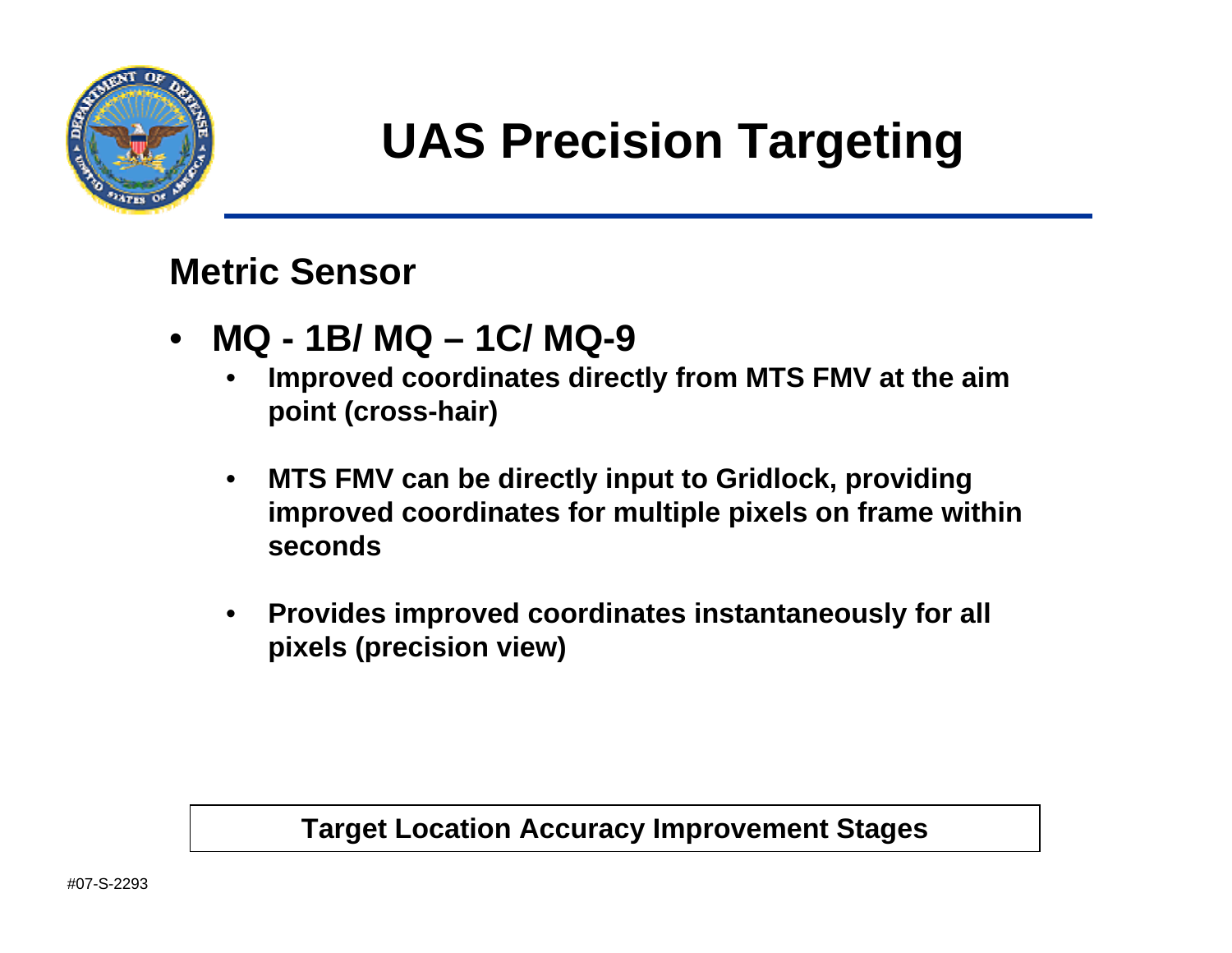

#### **Mine Detection**

**Coherent Change Detection (CCD)**

•**RQ – 4 Global Hawk is working on solution**

#### **Infrared Surveillance Imagery**

- **MQ – 1 Predator**
- **RQ-2 Pioneer**
- **RQ – 4 Global Hawk**
- **RQ-5 Hunter**
- **RQ-7 Shadow**
- **MQ-9 Reaper**
- **RQ-11 Raven B**
- **I-GNAT/ Warrior A**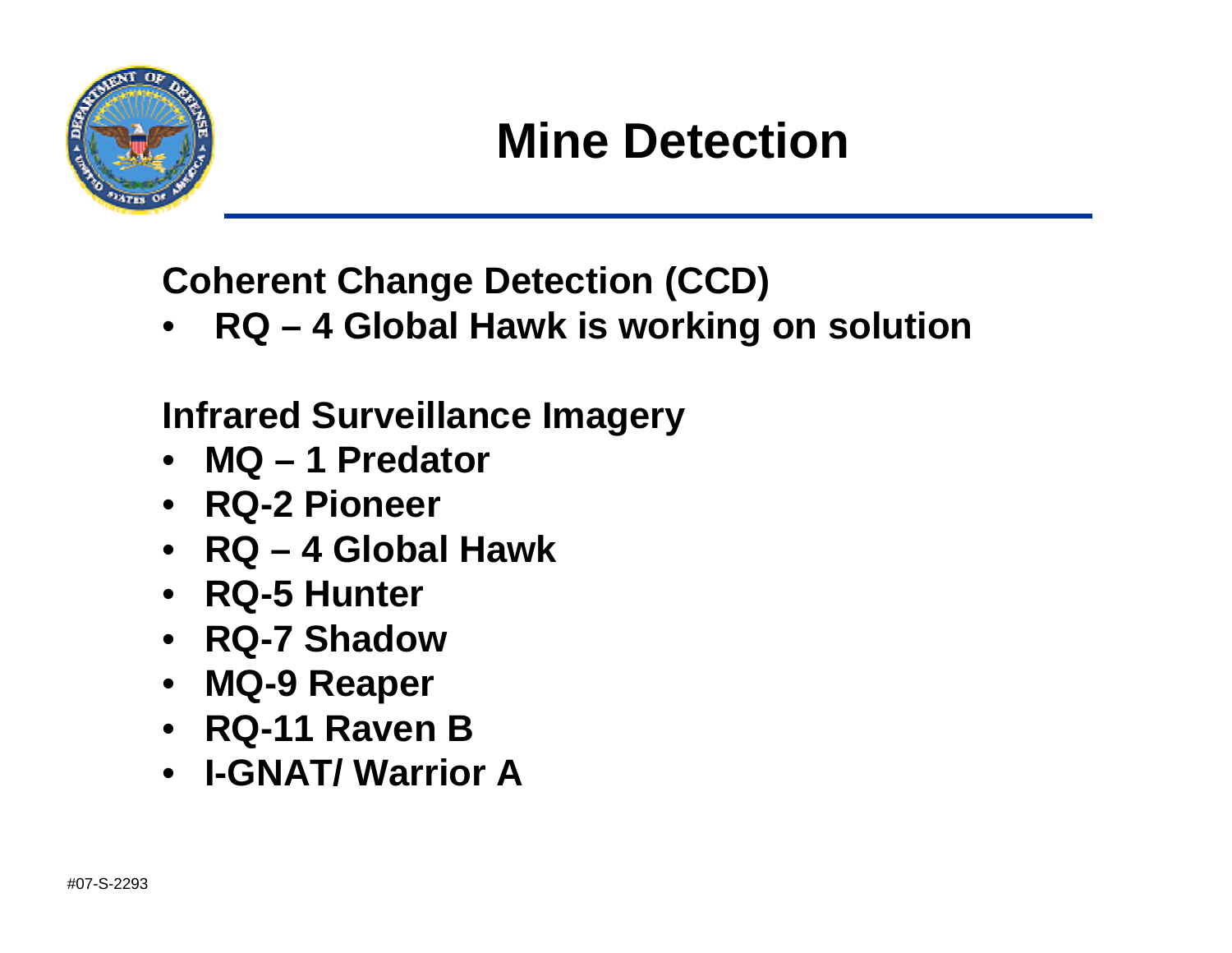

## **Signals Intelligence (SIGINT)**

**Airborne Signals Intelligence Program (ASIP)**

• **RQ – 4 Global Hawk Block 30 (FY-12)**

**Tactical SIGINT Program (TSP)**

- **MQ – 5B Hunter** 
	- **Capability was demonstrated**
- **MQ – 8 Fire Scout**

**SIGINT solutions being evaluated for fielding**

- **MQ – 1B Predator**
- **MQ – 1C Warrior**
- **MQ – 9 Reaper**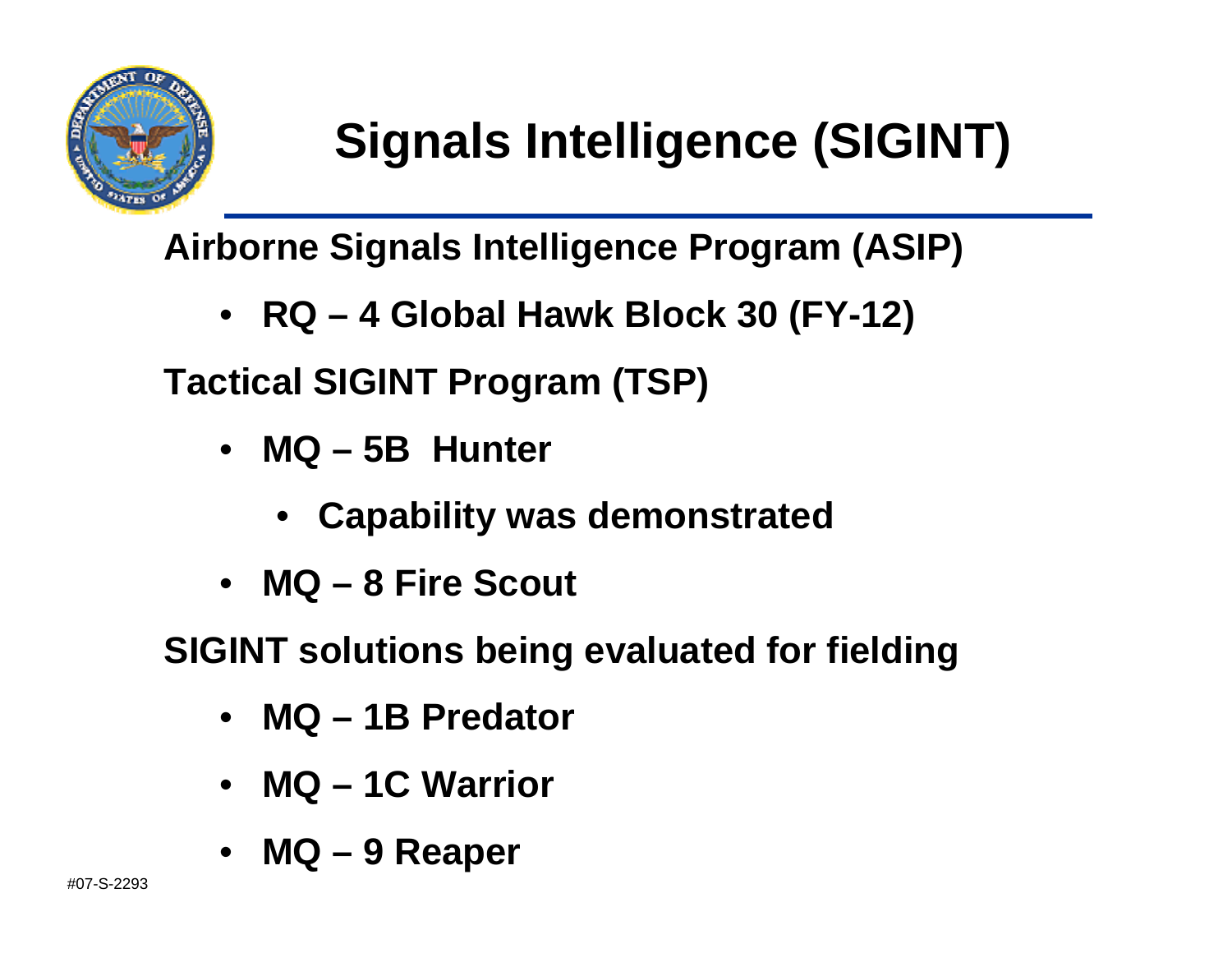

#### **Battle Management**

#### **Multi Platform – Radar Technology Insertion Program**

•**Global Hawk Block 40** 



#07-S-2293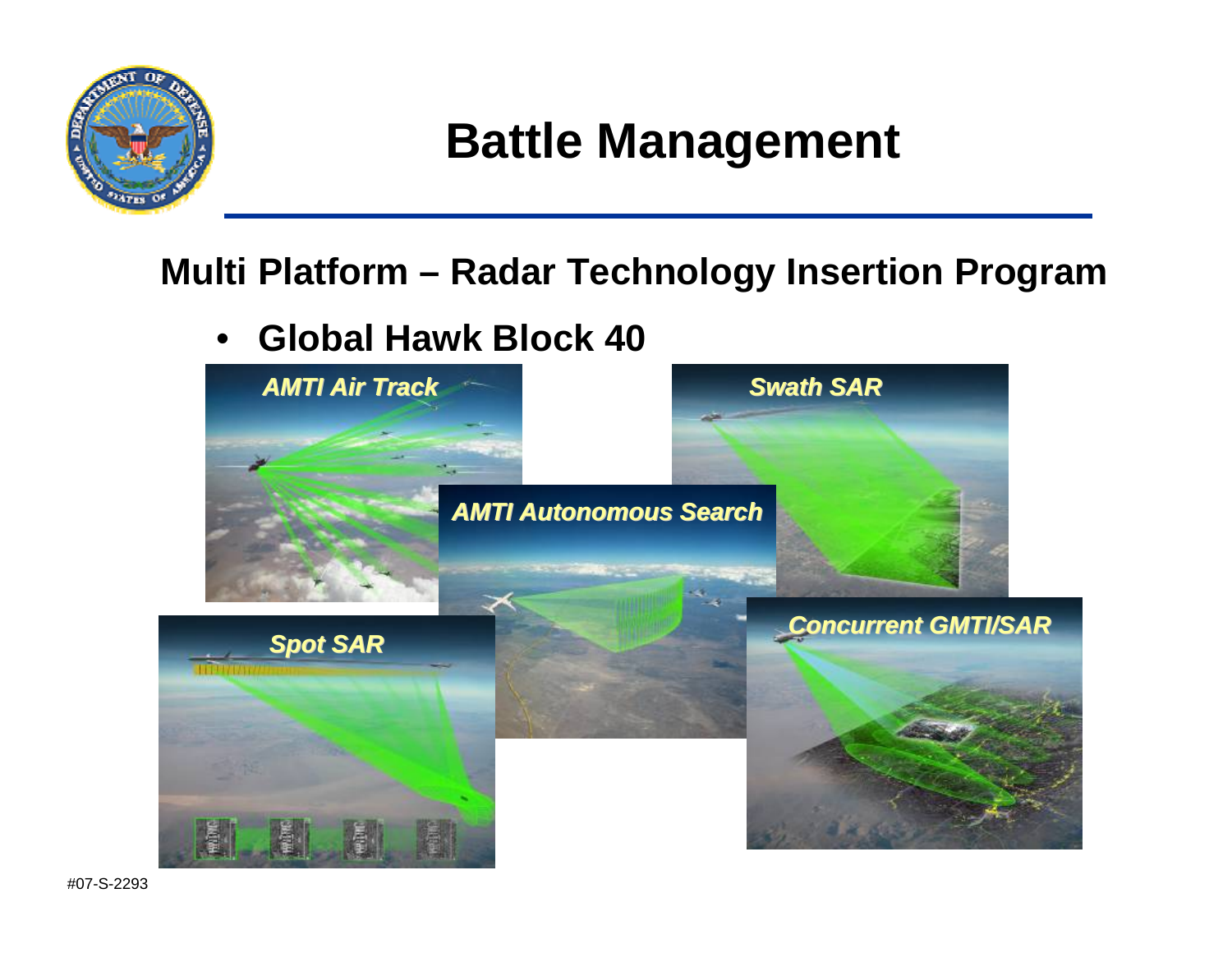

#### **Future Look**

- **Communications Relay Packages**
	- •**Unmanned and manned platforms**
- **See/Track Laser Spots/designators**
- **Simultaneous spotlight and wide area surveillance (currently one or the other)**
- **Ability to employ multiple EO/IR/RF sensors simultaneously**
- **Ability to employ range of weapons** 
	- •**UAS cueing of other platforms weapons**